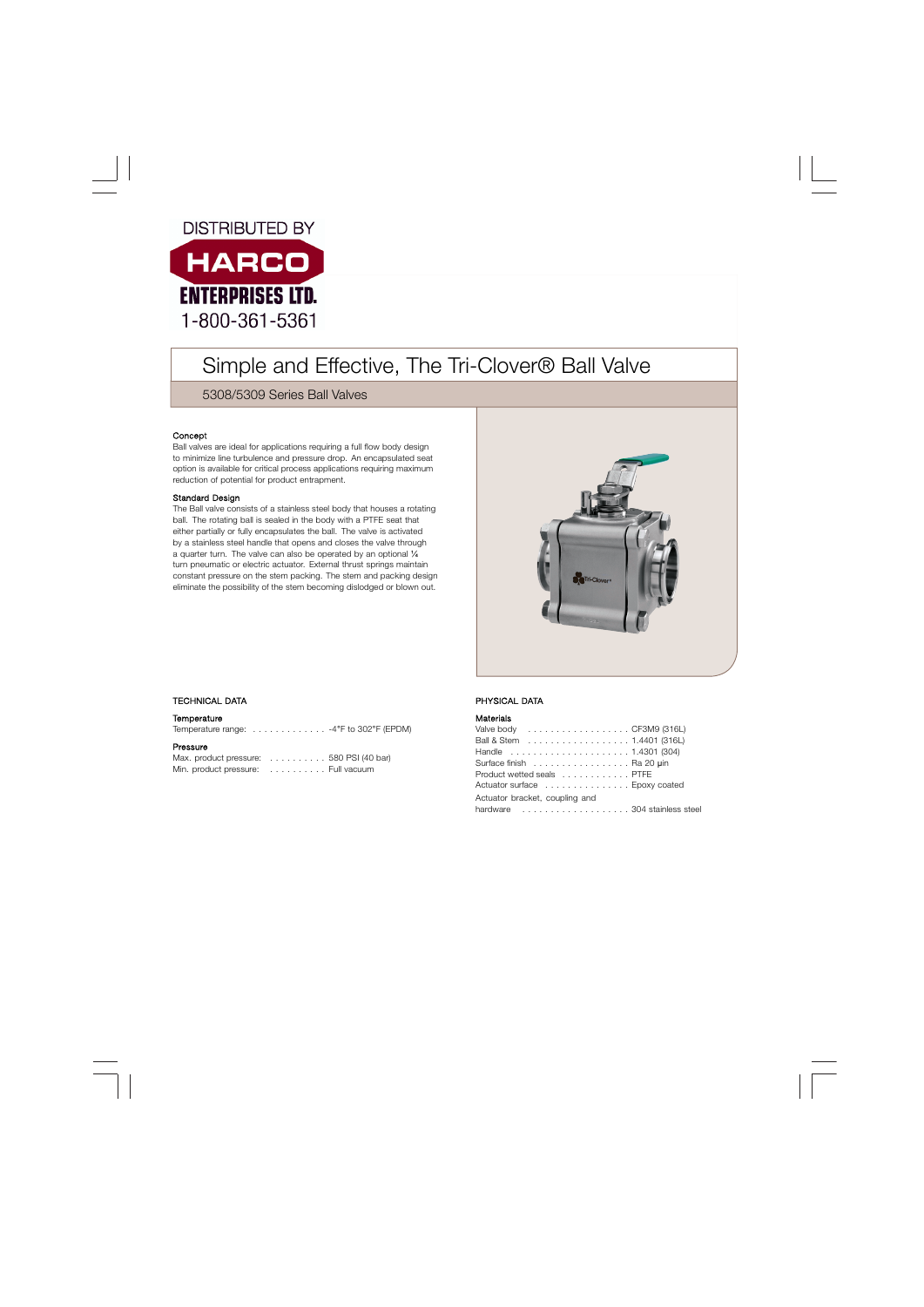#### Options

#### Actuator Function

- A. Pneumatic actuator air to air
- B. Pneumatic actuator air to spring
- C. Reinforced PTFE
- D. Stainless Steel
- E. Actuator bracket, coupling and hardware
- 1.4301 (304) stainless steel

#### Torque vs. Pressure

#### Standard Seats



Use the charts above to determine the amount of torque required to cycle the ball valve.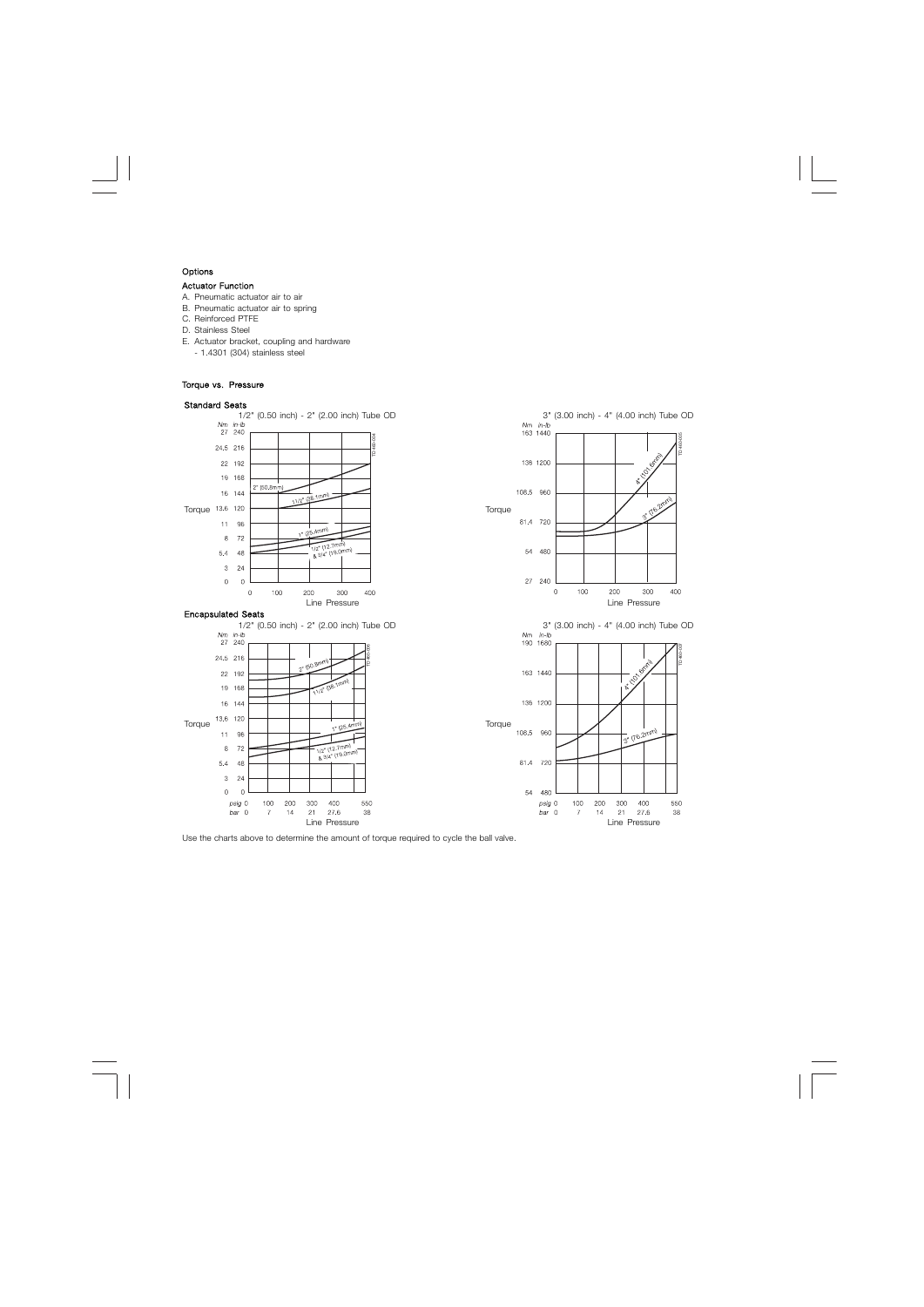#### Standard and Encapsulated Seats: Ratings - Pressure vs. Temperature



- Reinforced (glass-filled) PTFE
- PTFE

## Pressure

### Manual Valve Dimensions



Model 5308 Model 5308 Model 5308<br>Sizes 'z" sizes 3" and 4

Sizes 3" and 4"

| Model           |                 | <b>Size</b> | $\overline{A}$ |       | B               |       | C                |      |                  | D     | E               |       | F                |       | Weight (valve  |      |
|-----------------|-----------------|-------------|----------------|-------|-----------------|-------|------------------|------|------------------|-------|-----------------|-------|------------------|-------|----------------|------|
|                 |                 |             |                |       |                 |       |                  |      |                  |       |                 |       |                  |       | + handle)      |      |
|                 | inch            | mm          | inch           | mm    | inch            | mm    | inch             | mm   | inch             | mm    | inch            | mm    | inch             | mm    | lb             | kq   |
|                 | $\frac{1}{2}$   | 12.7        | 3/4            | 44.5  | $3^{1/2}$       | 88.9  | 3/8              | 9.5  | $2^{5/16}$       | 58.7  | 9/64            | 29.0  | $5 \frac{1}{4}$  | 134   | 2              | 0.9  |
|                 | 3/4             | 19.0        | 3/4            | 44.5  | $3^{1/2}$       | 88.9  | 5/8              | 15.9 | $2 \frac{7}{16}$ | 61.9  | 9/64            | 29.0  | $5 \frac{1}{4}$  | 134   | $\overline{2}$ | 0.9  |
| 5308 Tri-Clamp® | $1^{1/2}$       | 25.4        | 3/4            | 44.5  | $3^{1/2}$       | 88.9  | 27/32            | 21.4 | $2^{5/16}$       | 58.7  | 19/64           | 33.0  | $5 \frac{1}{4}$  | 134   | 3              | 1.4  |
|                 | 11/2            | 38.1        | 21/4           | 57.2  | $4^{1/2}$       | 114.3 | 23/64            | 34.5 | $2^{3/4}$        | 95.3  | 37/64           | 40.0  | 611/16           | 170   | 6              | 2.7  |
| (both ends)     | 2               | 50.8        | $2^{1/2}$      | 63.5  | 5               | 127.0 | 56/64            | 47.2 | $4^{1}/_8$       | 104.8 | $2^{3/16}$      | 55.5  | $8\frac{9}{64}$  | 207   | 10             | 4.5  |
|                 | 3               | 76.2        | 37/8           | 98.4  | $7 \frac{3}{4}$ | 196.9 | $2\frac{55}{64}$ | 72.6 |                  | 177.8 | $4\frac{9}{16}$ | 115.5 | $11 \frac{3}{4}$ | 298.4 | 30             | 13.6 |
|                 | 4               | 101.6       | $4^{3}/_{4}$   | 120.7 | 91/2            | 241.3 | $3^{13/16}$      | 81.0 | 71/2             | 190.5 | $5 \frac{1}{4}$ | 113.5 | $13 \frac{1}{4}$ | 336.5 | 47             | 21.3 |
|                 | 1/2             | 12.7        | $2^{11/16}$    | 68.3  | $5 \frac{3}{8}$ | 136.5 | 3/8              | 9.5  | $2^{5/16}$       | 58.7  | 9/64            | 29.0  | $5 \frac{1}{4}$  | 134.0 | $\overline{2}$ | 0.9  |
| 5309 Butt-Weld  | 3/4             | 19.0        | $2^{13/16}$    | 71.4  | $5\frac{5}{8}$  | 142.9 | $^{5}/_8$        | 15.9 | $2^{7}/_{16}$    | 61.9  | $^{9}/_{64}$    | 29.0  | $5 \frac{1}{4}$  | 134.0 | 2              | 0.9  |
|                 |                 | 25.4        | $3^{7}/_{32}$  | 81.8  | 67/16           | 163.5 | 27/32            | 21.4 | $2^{5/16}$       | 58.7  | 19/64           | 33.0  | $5 \frac{1}{4}$  | 134.0 | 3              | 1.4  |
| (both ends)     | $1 \frac{1}{2}$ | 38.1        | $3^{5}/8$      | 92.1  | $7 \frac{1}{4}$ | 184.2 | 23/64            | 34.5 | $3^{3}/_4$       | 95.3  | 37/64           | 40.0  | 611/16           | 170.0 | 6              | 2.7  |
|                 | $\mathcal{P}$   | 50.8        | $3^{13/16}$    | 81.0  | $7^{5}/8$       | 193.7 | 55/64            | 47.2 | $4^{1}/8$        | 104.8 | 23/16           | 55.5  | $8\frac{9}{64}$  | 207.0 | 10             | 4.5  |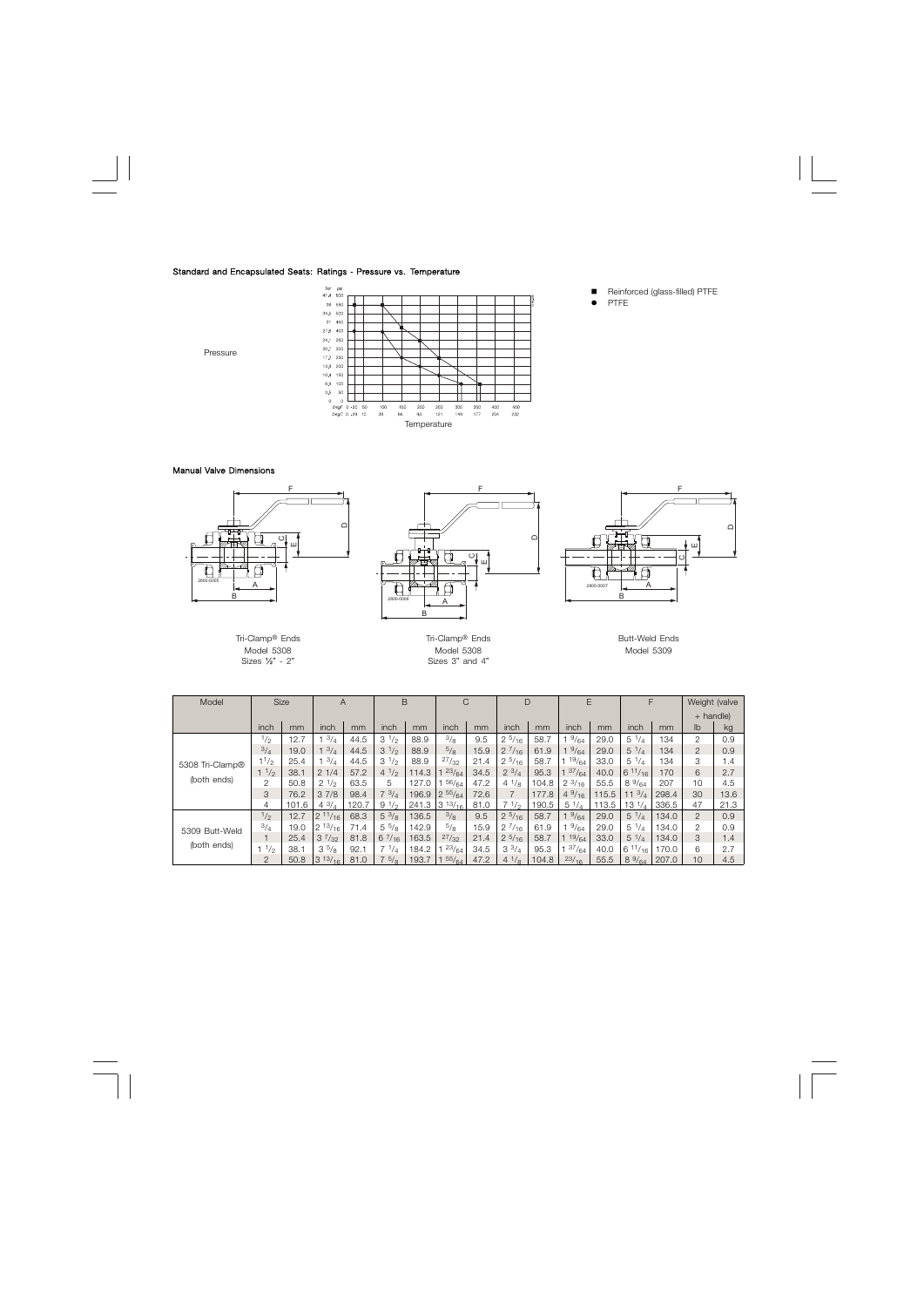#### Valves with Pneumatic Actuators

Alfa Laval offers two types of pneumatic actuators, available in air-to-air or air-to-spring. Air-to-spring is available in normally open or normally-closed models. All models are offered with epoxy-coated aluminium alloy or optional 304 stainless steel housing. Pneumatic actuator air pressure requirements are:

Air-to-Air: 25 to 100 psi (1.7 to 6.9 bar) Air-to-Spring: 80 to 100 psi (5.5 to 6.9 bar) Note: Air pressure requirements are dependent upon the valve scope and operating conditions.

#### Selection Tables for Pneumatic Actuators

| <b>Stainless Steel</b>                 |               |                  |                               |  |  |  |  |  |  |  |  |  |
|----------------------------------------|---------------|------------------|-------------------------------|--|--|--|--|--|--|--|--|--|
| <b>Valve Size</b>                      | <b>Type</b>   | Air Volume Reg'd | <b>NTP Air Connector Size</b> |  |  |  |  |  |  |  |  |  |
| $\frac{1}{2}$ " or $\frac{3}{4}$ "     | Air-to-Air    | 15.26 cu. in.    | 1/8"                          |  |  |  |  |  |  |  |  |  |
| $1"$ or $1\frac{1}{2}$ "               | Air-to-Air    | 15.26 cu. in.    | 1/8"                          |  |  |  |  |  |  |  |  |  |
| 2"                                     | Air-to-Air    | 36.60 cu. in.    | 1/8"                          |  |  |  |  |  |  |  |  |  |
| $3"$ or $4"$                           | Air-to-Air    | 67.12 cu. in.    | 1/8"                          |  |  |  |  |  |  |  |  |  |
| $\frac{1}{2}$ "                        | Air-to-Spring | 9.15 cu. in.     | 1/8"                          |  |  |  |  |  |  |  |  |  |
| $\frac{3}{4}$ ", 1" or $\frac{1}{2}$ " | Air-to-Spring | 15.26 cu. in.    | 1/8"                          |  |  |  |  |  |  |  |  |  |
| 2"                                     | Air-to-Spring | 27.46 cu. in.    | 1/8"                          |  |  |  |  |  |  |  |  |  |
| $3"$ or $4"$                           | Air-to-Spring | 86.65 cu. in.    | 1/4"                          |  |  |  |  |  |  |  |  |  |

|                                    | <b>Aluminum</b> |                  |                               |  |  |  |  |  |  |  |  |  |  |
|------------------------------------|-----------------|------------------|-------------------------------|--|--|--|--|--|--|--|--|--|--|
| <b>Valve Size</b>                  | <b>Type</b>     | Air Volume Reg'd | <b>NTP Air Connector Size</b> |  |  |  |  |  |  |  |  |  |  |
| $\frac{1}{2}$ " or $\frac{3}{4}$ " | Air-to-Air      | 15.26 cu. in.    | 1/8"                          |  |  |  |  |  |  |  |  |  |  |
| $1"$ or $1\frac{1}{2}$             | Air-to-Air      | 15.26 cu. in.    | 1/8"                          |  |  |  |  |  |  |  |  |  |  |
| 2"                                 | Air-to-Air      | 36.60 cu. in.    | 1/8"                          |  |  |  |  |  |  |  |  |  |  |
| $3"$ or $4"$                       | Air-to-Air      | 67.12 cu. in.    | 1/8"                          |  |  |  |  |  |  |  |  |  |  |
| $\frac{1}{2}$ "                    | Air-to-Spring   | 9.15 cu. in.     | 1/8"                          |  |  |  |  |  |  |  |  |  |  |
| $C\vee''$ or $1"$                  | Air-to-Spring   | 9.15 cu. in.     | 1/8"                          |  |  |  |  |  |  |  |  |  |  |
| $1Z\&V$                            | Air-to-Spring   | 15.26 cu. in.    | 1/8"                          |  |  |  |  |  |  |  |  |  |  |
| 2"                                 | Air-to-Spring   | 22.00 cu. in.    | $Z\backslash$ "               |  |  |  |  |  |  |  |  |  |  |
| $3"$ or $4"$                       | Air-to-Spring   | 86.65 cu. in.    | $Z\vee$ "                     |  |  |  |  |  |  |  |  |  |  |

#### Dimensions - Accord Switch Options



| Model                           | inch           | mm    | inch | mm    | inch | mm   | inch | mm    |  |
|---------------------------------|----------------|-------|------|-------|------|------|------|-------|--|
| NEMA 4, 4X,<br>, , 9 (Aluminum) | 512<br>ن. ا ن  | 130.2 | 7.59 | 192.9 | 2.63 | 66.7 | 6.06 | 154.0 |  |
| NEMA 4.<br>4X (Zytel)           | 512<br>ں . ا ن | 130.2 | 7.59 | 192.9 | 2.31 | 58.7 | 4.06 | 103.2 |  |

Optional: Two mechanical or proximity switches contained within the enclosure.

#### Pneumatic Actuator Options

- A. All stainless steel and non-stainless, epoxy coated aluminum alloy actuators can be furnished with a basic switch enclosure. Specify either NEMA 4 or NEMA 7. The enclosure/bracket assembly is mounted on top of the actuator.
- B. Basic switch enclosure can be furnished with optional Pharos visual indicator.
- C. 3-way and 4-way solenoids can be mounted to basic switch enclosure. All wire connections are through a terminal strip, located inside the basic switch enclosure.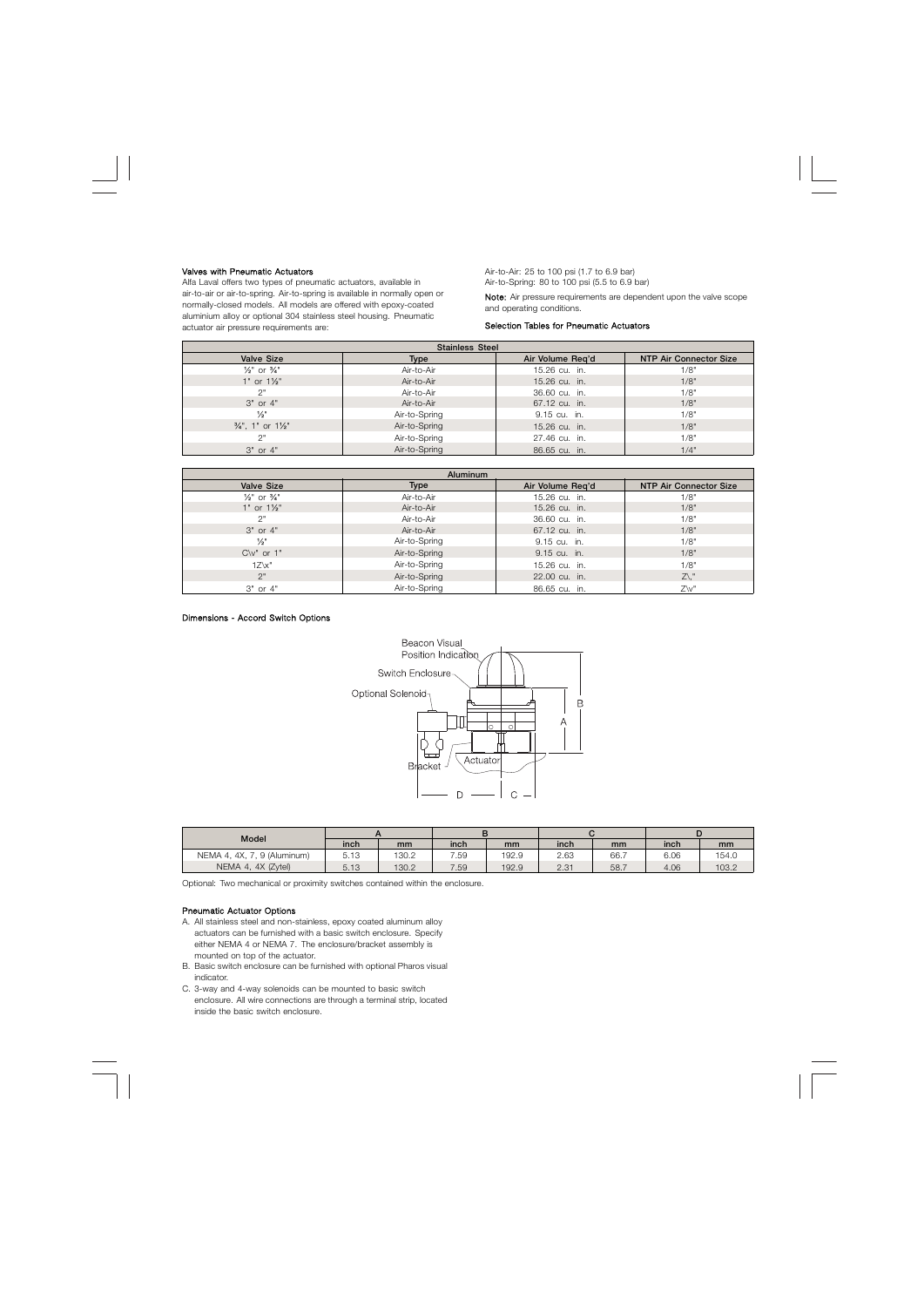# Dimensions - Valves with Pneumatic Actuators Tri-Clamp® Connection



|                    | Air to Air Actuators (Aluminum or Stainless Steel) |             |      |       |      |       |      |       |       |       |                  |      |      |       |
|--------------------|----------------------------------------------------|-------------|------|-------|------|-------|------|-------|-------|-------|------------------|------|------|-------|
|                    |                                                    | <b>Size</b> |      |       | в    |       |      |       | D     |       |                  |      |      |       |
| Model              | inch                                               | mm          | inch | mm    | inch | mm    | inch | mm    | inch  | mm    | inch             | mm   | inch | mm    |
|                    | $\frac{1}{2}$                                      | 12.7        | 1.75 | 44.5  | 3.50 | 88.9  | 4.25 | 107.9 | 5.62  | 142.8 | 0.91             | 23.0 | 3.00 | 76.0  |
|                    | $\frac{3}{4}$                                      | 19.0        | 1.75 | 44.5  | 3.50 | 88.9  | 4.25 | 107.9 | 5.69  | 144.4 | 0.97             | 24.6 | 3.00 | 76.0  |
| 5308 Tri-          |                                                    | 25.4        | 1.75 | 44.5  | 3.50 | 88.9  | 4.25 | 107.9 | 5.78  | 146.0 | 1.13             | 28.6 | 3.00 | 76.0  |
| Clamp <sup>®</sup> | $1\frac{1}{2}$                                     | 38.1        | 2.25 | 57.2  | 4.50 | 14.3  | 4.25 | 107.9 | 6.661 | 168.0 | .50 <sub>1</sub> | 38.1 | 3.00 | 76.0  |
| ends               | 2                                                  | 50.8        | 2.50 | 63.5  | 5.00 | 127.0 | 5.24 | 133.0 | 8     | 203.0 | .87              | 47.6 | 2.75 | 69.8  |
|                    | 3                                                  | 76.2        | 3.87 | 98.4  | 7.75 | 196.9 | 8.03 | 204.0 | 10.87 | 276.0 | 2.72             | 69.1 | 3.96 | 100.7 |
|                    |                                                    | 101.6       | 4.75 | 120.7 | 9.50 | 241.3 | 8.03 | 204.0 | .56   | 293.7 | 3.47             | 88.7 | 3.96 | 100.7 |

|           | Air to Spring Actuators (Aluminum) |             |      |       |      |       |       |       |       |       |       |      |      |       |  |
|-----------|------------------------------------|-------------|------|-------|------|-------|-------|-------|-------|-------|-------|------|------|-------|--|
|           |                                    | <b>Size</b> | A    |       | в    |       |       | С     |       |       |       |      |      |       |  |
| Model     | inch                               | mm          | inch | mm    | inch | mm    | inch  | mm    | inch  | mm    | inch  | mm   | inch | mm    |  |
|           | $\frac{1}{2}$                      | 12.1        | .75  | 44.5  | 3.50 | 88.9  | 4.25  | 107.9 | 5.62  | 142.8 | 0.91  | 23.0 | 3.00 | 76.0  |  |
|           | $\frac{3}{4}$                      | 19.0        | .75  | 44.5  | 3.50 | 88.9  | 7.00  | 177.8 | 6.50  | 165.0 | 0.97  | 24.6 | 3.62 | 92.0  |  |
| 5308 Tri- |                                    | 25.4        | .75  | 44.5  | 3.50 | 88.9  | .00   | 177.8 | 7.75  | 196.8 | .13   | 28.6 | 3.62 | 92.0  |  |
| Clamp®    | $1\frac{1}{2}$                     | 38.1        | 2.25 | 57.2  | 4.50 | 114.3 | 8.03  | 204.0 | 8.37  | 212.7 | .50   | 38.1 | 3.62 | 92.0  |  |
| ends      |                                    | 50.8        | 2.50 | 63.5  | 5.00 | 127.0 | 8.03  | 204.0 | 8.81  | 223.8 | . .87 | 47.6 | 3.96 | 100.7 |  |
|           | 3                                  | 76.2        | 3.87 | 98.4  | 7.75 | 196.9 | 11.50 | 292.0 | 13.03 | 331.0 | 2.72  | 69.1 | 5.37 | 136.5 |  |
|           |                                    | 101.6       | 4.75 | 120.7 | 9.50 | 241.3 | 1.50  | 292.0 | 13.74 | 349.0 | 3.47  | 88.1 | 5.37 | 136.5 |  |

|                    | Air to Spring Actuators (Stainless Steel) |       |      |       |      |       |       |       |       |       |      |      |      |       |  |
|--------------------|-------------------------------------------|-------|------|-------|------|-------|-------|-------|-------|-------|------|------|------|-------|--|
|                    | <b>Size</b>                               |       |      |       | в    |       |       |       |       |       |      |      |      |       |  |
| Model              | inch                                      | mm    | inch | mm    | inch | mm    | inch  | mm    | inch  | mm    | inch | mm   | inch | mm    |  |
|                    | $\frac{1}{2}$                             | 12.7  | 1.75 | 44.5  | 3.50 | 88.9  | 4.25  | 107.9 | 5.62  | 142.8 | 0.91 | 23.0 | 3.00 | 76.0  |  |
|                    | $\frac{3}{4}$                             | 19.0  | 1.75 | 44.5  | 3.50 | 88.9  | 7.00  | 177.8 | 7.75  | 196.8 | 0.97 | 24.6 | 3.62 | 92.0  |  |
| 5308 Tri-          |                                           | 25.4  | .75  | 44.5  | 3.50 | 88.9  | 00.7  | 177.8 | 7.75  | 196.8 | .13  | 28.6 | 3.62 | 92.0  |  |
| Clamp <sup>®</sup> | $1\frac{1}{2}$                            | 38.1  | 2.25 | 57.2  | 4.50 | 114.3 | 7.00  | 177.8 | 8.38  | 212.7 | .50  | 38.1 | 3.62 | 92.0  |  |
|                    | 2                                         | 50.8  | 2.50 | 63.5  | 5.00 | 127.0 | 8.03  | 204.0 | 9.13  | 231.8 | .87  | 47.6 | 3.96 | 100.7 |  |
| ends               | 3                                         | 76.2  | 3.87 | 98.4  | 7.75 | 196.9 | 11.50 | 292.0 | 13.03 | 331.0 | 2.72 | 69.1 | 5.37 | 136.5 |  |
|                    | 4                                         | 101.6 | 4.75 | 120.7 | 9.50 | 241.3 | 1.50  | 292.0 | 13.74 | 349.0 | 3.47 | 88.  | 5.37 | 136.5 |  |

Note: 3" and 4" valves do not require actuator mounting brackets. Body Design includes actuator mounting pad as standard.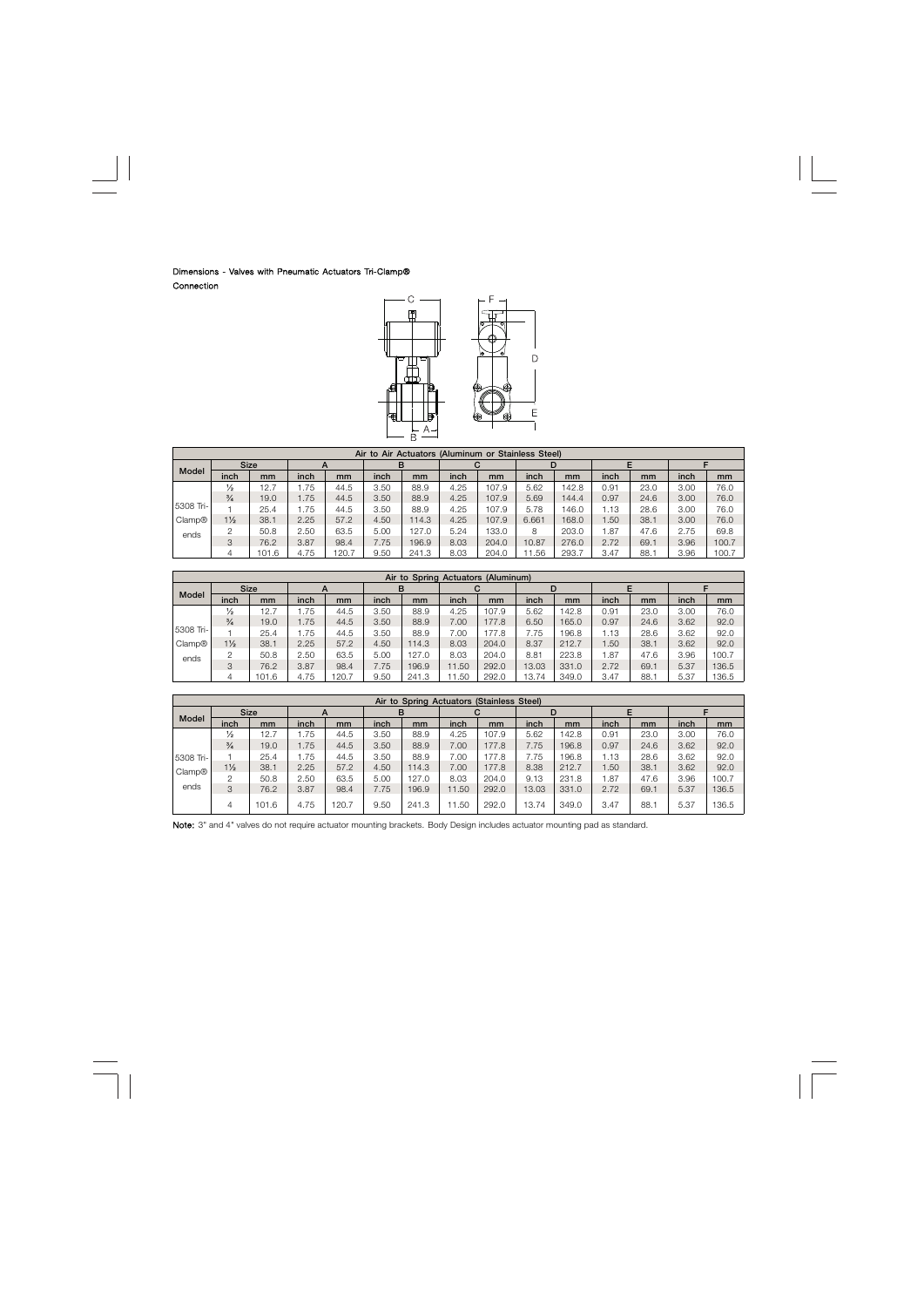# Dimensions - Valves with Pneumatic Actuators Butt-Weld Connection



|              | Air to Air Actuators (Aluminum or Stainless Steel) |      |      |       |      |       |      |       |      |       |       |      |      |      |
|--------------|----------------------------------------------------|------|------|-------|------|-------|------|-------|------|-------|-------|------|------|------|
|              | <b>Size</b>                                        |      |      |       | в    |       |      |       |      |       |       |      |      |      |
| <b>Model</b> | inch                                               | mm   | inch | mm    | inch | mm    | inch | mm    | inch | mm    | inch  | mm   | inch | mm   |
|              | $\frac{1}{2}$                                      | 12.7 | 2.69 | 68.3  | 5.37 | 136.5 | 4.25 | 107.9 | 5.62 | 142.8 | 0.91  | 23.0 | 3.00 | 76.0 |
| 5309         | $\frac{3}{4}$                                      | 19.0 | 2.81 | 71.4  | 5.63 | 142.9 | 00.7 | 177.8 | 5.69 | 144.4 | 0.97  | 24.6 | 3.00 | 76.0 |
| Weld         |                                                    | 25.4 | 3.22 | 81.8  | 6.44 | 163.5 | 00.  | 177.8 | 5.75 | 146.0 | 13، ا | 28.6 | 3.00 | 76.0 |
| ends         | $1\frac{1}{2}$                                     | 38.1 | 3.63 | 92.1  | 7.25 | 184.2 | 00.7 | 177.8 | 6.61 | 168.0 | .50   | 38.1 | 3.00 | 76.0 |
|              |                                                    | 50.8 | 3.94 | 100.0 | .63  | 193.7 | 8.03 | 204.0 | 8.00 | 203.0 | .87   | 47.6 | 2.75 | 69.8 |

|              | Air to Spring Actuators (Aluminum) |      |      |       |      |       |      |       |      |       |      |      |      |      |  |
|--------------|------------------------------------|------|------|-------|------|-------|------|-------|------|-------|------|------|------|------|--|
|              | <b>Size</b>                        |      |      |       | в    |       |      |       |      |       |      |      |      |      |  |
| <b>Model</b> | inch                               | mm   | inch | mm    | inch | mm    | inch | mm    | inch | mm    | inch | mm   | inch | mm   |  |
|              | $\frac{1}{2}$                      | 12.7 | 2.69 | 68.3  | 5.37 | 136.5 | 4.25 | 107.9 | 5.62 | 142.8 | 0.91 | 23.0 | 3.00 | 76.0 |  |
| 5309         | $\frac{3}{4}$                      | 19.0 | 2.81 | 71.4  | 5.63 | 142.9 | 5.24 | 133.0 | 6.50 | 165.0 | 0.97 | 24.6 | 2.75 | 69.8 |  |
| Weld         |                                    | 25.4 | 3.22 | 81.8  | 6.44 | 163.5 | 5.24 | 133.0 | 7.75 | 196.8 | . 13 | 28.6 | 2.75 | 69.8 |  |
| ends         | $1\frac{1}{2}$                     | 38.1 | 3.63 | 92.1  | 7.25 | 184.2 | 7.00 | 177.8 | 8.37 | 212.7 | .50  | 38.1 | 3.62 | 92.0 |  |
|              |                                    | 50.8 | 3.94 | 100.0 | .63  | 193.7 | .00. | 177.8 | 8.81 | 223.8 | .87  | 47.6 | 3.62 | 92.0 |  |

|              | Air to Spring Actuators (Stainless Steel) |             |      |       |      |       |      |       |      |       |      |      |      |       |
|--------------|-------------------------------------------|-------------|------|-------|------|-------|------|-------|------|-------|------|------|------|-------|
|              |                                           | <b>Size</b> |      |       |      |       |      |       |      | D     |      |      |      |       |
| <b>Model</b> | inch                                      | mm          | inch | mm    | inch | mm    | inch | mm    | inch | mm    | inch | mm   | inch | mm    |
|              | $\frac{1}{2}$                             | 12.7        | 2.69 | 68.3  | 5.37 | 136.5 | 4.25 | 107.9 | 5.62 | 142.8 | 0.91 | 23.0 | 3.00 | 76.0  |
| 5309         | $\frac{3}{4}$                             | 19.0        | 2.81 | 71.4  | 5.63 | 142.9 | 7.00 | 177.8 | 7.75 | 196.8 | 0.97 | 24.6 | 3.62 | 92.0  |
| Weld         |                                           | 25.4        | 3.22 | 81.8  | 6.44 | 163.5 | 7.00 | 177.8 | 7.75 | 196.8 | . 13 | 28.6 | 3.62 | 92.0  |
| ends         | $1\frac{1}{2}$                            | 38.1        | 3.63 | 92.1  | 7.25 | 184.2 | 7.00 | 177.8 | 8.37 | 212.7 | .50  | 38.1 | 3.62 | 92.0  |
|              |                                           | 50.8        | 3.94 | 100.0 | .63  | 193.7 | 8.03 | 204.0 | 9.13 | 231.8 | .87  | 47.6 | 3.96 | 100.7 |

#### Options Equipment

- Product connections: weld, bevel seat

- Position indication: mechanical or proximity switches